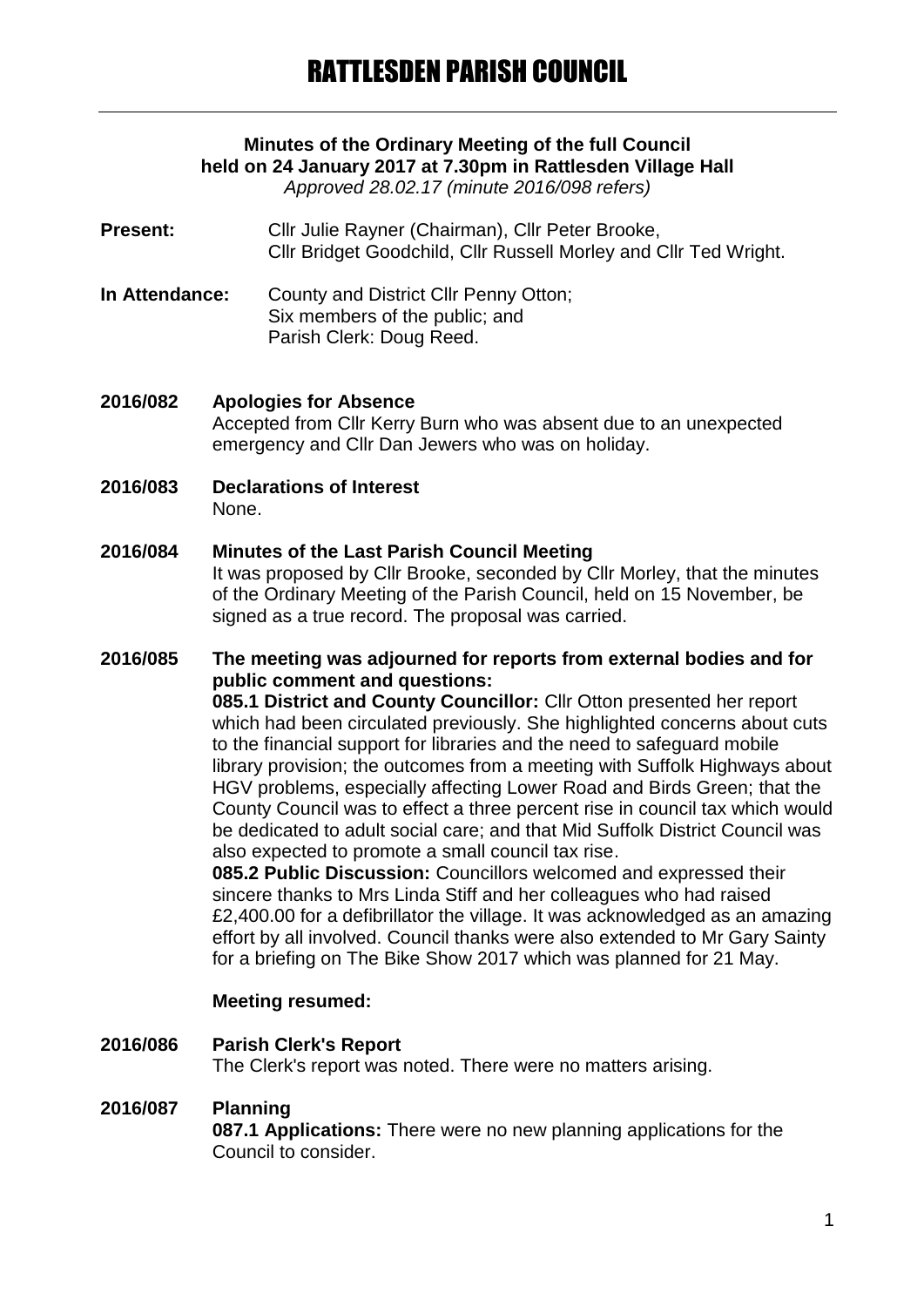# RATTLESDEN PARISH COUNCIL

**087.2 Applications - Responses:** Given deadlines in advance of the meeting, councillors had necessarily considered applications:

4759/16 concerning 4 Rising Sun Hill. The Council had no objections; 5042/16 concerning 1 Spencers Piece. The Council had no objections; 4827/16 concerning Oak Gates, High Town Green. The Council had no objections; and

4625/16 concerning Hollybush Farmhouse, Holly Bush Lane. The Council had no objections.

**087.3 Decisions:** It was noted that applications 4206/16 concerning Hope Cottage, Half Moon Street, 4254/16 concerning Roschel House, High Street, 5042/16 concerning 1 Spencers Piece, 4335/16 concerning land to the south east of Buff Rise, Rising Sun Hill and 2194/16 concerning land on the west side of Rising Sun Hill had been granted.

**087.4 Airfield Liaison Group:** Cllr Brooke reported on the most recent meeting of the Group. It was noted that residents were generally content that Rattlesden Gliding Club had operated within the terms of the temporary planning agreement in place further to which it was likely that a new planning application would be submitted in the near future.

### **2016/088 Finance**

**088.1 Financial Report:** The report to 31 December was received. It was proposed by Cllr Morley, seconded by Cllr Rayner, that the reconciliation be approved and duly signed. The proposal was carried.

**088.2 Payments and Income:** It was proposed by Cllr Brooke, seconded by Cllr Morley, that the schedule of payments be approved. The proposal was carried. The schedule comprised the following:

- Litter-picker salary (January) £139.18;
- Clerk salary (January) £290.11;
- $\blacklozenge$  PAYE (January) £72.60;
- The Felsham Gardeners cemetery hedge cutting £350.00;
- Clerk administrative expenses £32.02;
- Clerk reimbursement of costs of gift voucher and hospitality £45.42;
- Mr Roger Heard 447th Bomb Group Memorial grass-cutting £7.50 (Section 137 expenditure);
- Mr David Peachey collection, assembly and erection of Church Path sign - £79.21 (Section 137 expenditure);
- Mid Suffolk District Council grass-cutting and grounds service £172.00 + £34.40 VAT;
- Mr Richard Mahony reimbursement of village Christmas tree costs £50.00 (Section 137 expenditure);
- ◆ Anglian Water cemetery water £14.37; and
- ◆ Rattlesden Village Hall Committee village hall hire £7.50. Income received was duly noted as follows:
- Business account interest (December) £0.64; and
- Business account interest (January) £0.66.

**088.3 Grass-Cutting 2017-2018:** Consideration was given to the renewal of the service offered by Mid Suffolk District Council to cut the grass in three village sites at a cost of £175.00 plus VAT. An alternative option was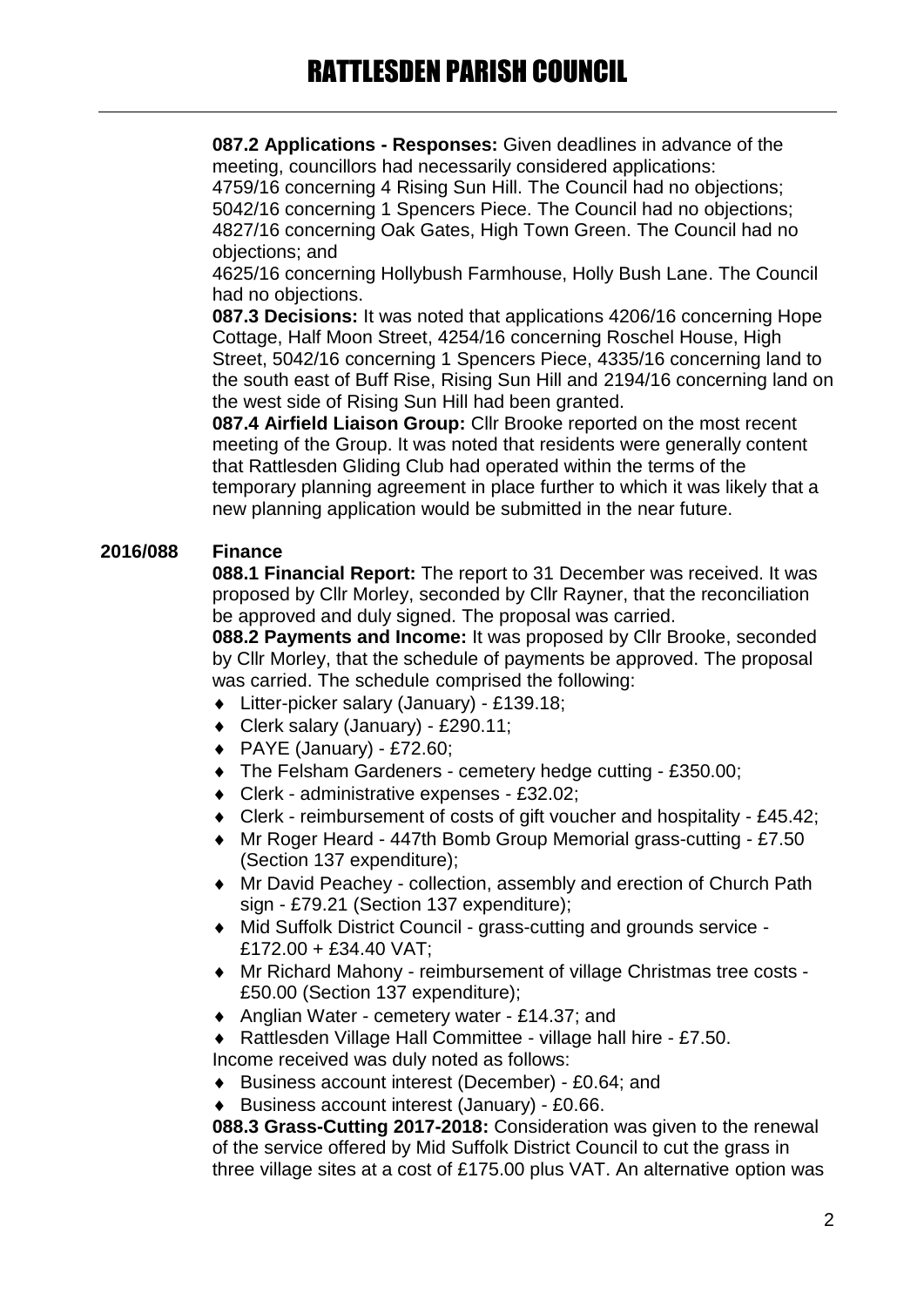suggested which Cllr Rayner would investigate but should that not come to fruition then it was resolved that the renewal be effected for 2017-2018. **088.4 Budget 2017-2018 and Precept 2017-2018:** Councillors debated the budget for the forthcoming year given several known areas where costs were due to rise and being mindful of the fact that the council tax support grant from Mid Suffolk District Council would no longer be provided. It was felt that some flexibility was needed within the budget to enable the Council to provide more support to village initiatives while also funding the work which would need to be achieved at the extended Cemetery. At the same time, councillors recognised that any increase needed to be minimal to preclude any serious impact upon the council tax. Taking all matters into account, it was proposed by Cllr Rayner, seconded by Cllr Wright, that the precept for the year be raised by £414.00 to £10,046.00 which would provide for the Band D council tax rise to be limited to just £1.00. The proposal was carried.

**088.5 PAYE Payments:** It was agreed, in response to advice received from HMRC, that PAYE payments would be made on-line for the financial year 2017-2018 onwards. While the Faster Payments process would be used by the Clerk, this would only be after any payment was duly and properly approved by the Council.

**088.6 Internal Audit:** Cllr Morley reported to the Council on a successful and productive meeting with Mr Graham Reid convened to discuss the outcomes of and recommendations in his internal audit report for the financial year 2015-2016. It was confirmed that all matters had either been actioned or were being addressed ahead of the end of the 2016-2017 financial year.

**2016/089 Council Governance 089.1 New Legislation, Codes or Regulatory Issues:** None. **089.2 Risk Register, Policies and Internal Controls:** There were no decisions or actions which impacted upon the Council risk register, policies or internal controls.

#### **2016/090 Correspondence**

There were no issues arising from the list of correspondence.

#### **2016/091 Highways**

Cllr Morley briefed the Council on a meeting with representatives from Suffolk Highways and Cllr Otton about problems with HGVs in Lower Road and Birds Green. It was acknowledged that actions to address the situation were limited but should be taken. Accordingly, it was proposed by Cllr Morley, seconded by Cllr Goodchild, that advisory signs labelled 'Unsuitable for HGVs' be pursued in respect of Birds Green and, regarding the double bend in Lower Road, that the existing centre line be removed and solid white edge marking be used instead to visually narrow the carriageway. The proposal was carried. Cllr Otton kindly offered funding for the project and asked that the relevant proposal be forwarded to her for onward transmission to relevant officers in Suffolk Highways. On a separate matter, the Clerk was asked to find out if any plans had been made to widen the road in St Nicholas Close.